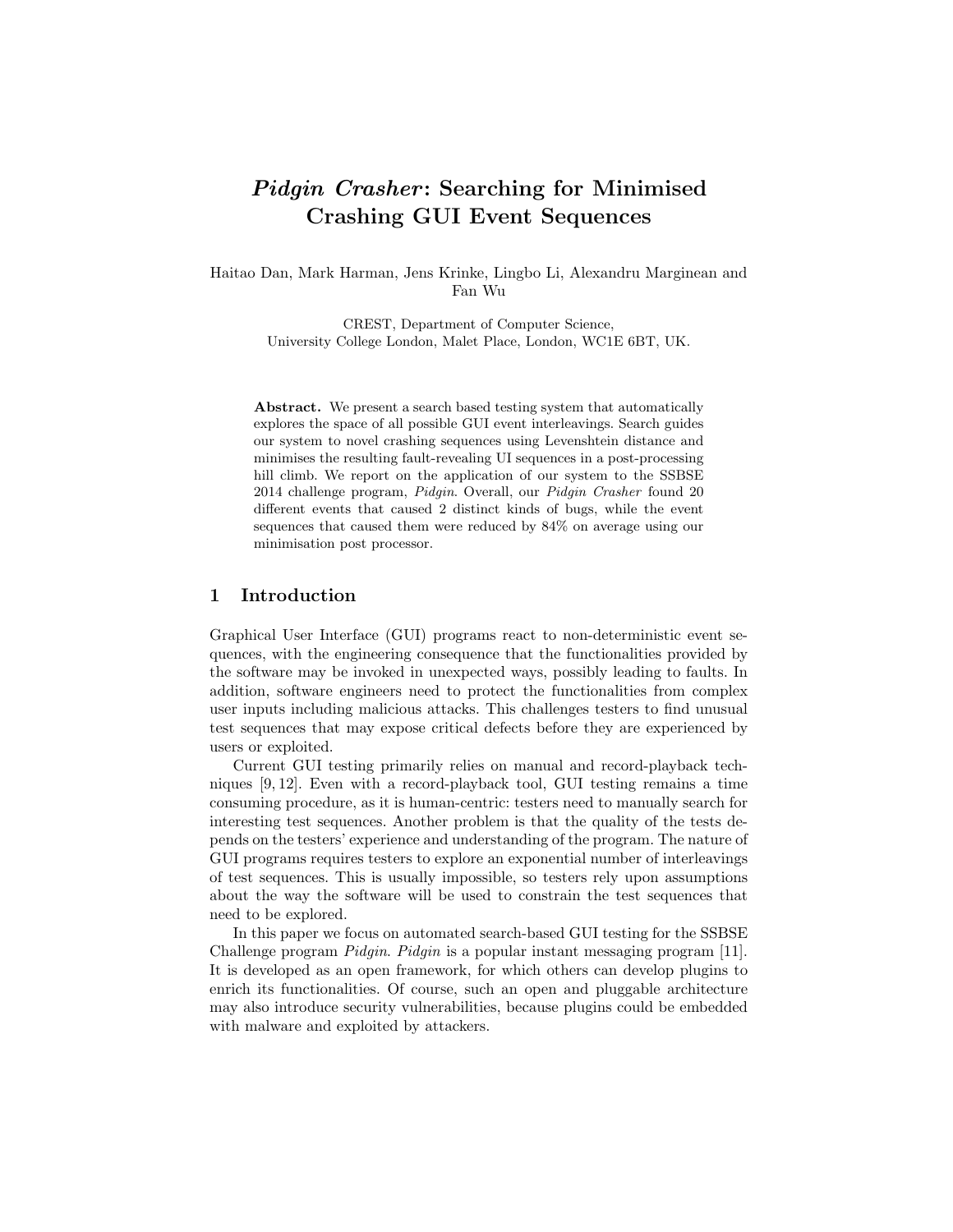We introduce and present a system testing tool, *Pidgin crasher*, that is embedded in Pidgin and complements existing human-centric GUI testing. Pidgin crasher is a GUI testing tool in which search-based algorithms are applied in both on-the-fly test generation and in a post-processing test reduction phase. In order to generate effective crash sequences to reveal potential bugs, Pidgin crasher selects the next valid event to send by maximizing the Levenshtein distances to all previously discovered crashing sequences. This selection technique generates shorter sequences that reveal more bugs in Pidgin compared to a random sequence generation process.

In order to generate test sequences for *Pidgin*, we use a combination of a Greedy search and a simple hill climbing post processing phase. The Greedy phase generates incrementally longer test sequences, guided by the measurement of Levenshtein distance to previously encountered sequences. The hill climbing phase is a cleanup operation, similar to those used in Genetic Improvement to reduce the edit sequence [8]. It seeks to minimise the length of the crashing test sequences found in the *Greedy* phase. The overall approach promotes diversity among the set of crashing sequences found by our approach.

We compare our Greedy search with a random approach and a 'tabu random' (that is forbidden to revisit previously encountered sequences, but is not guided by Levenshtein distance). We call this tabu random approach Blocked since it is blocked from considering previously encountered sequences.

In our experiments, we run *Pidgin crasher* 1005 times on each of the three different configurations: Random, Blocked and Greedy. In every execution we found at least one crashing UI sequence. On average, crash sequences generated by our greedy approach are shorter than those generated by the blocked approach (17.5 vs 58.4 UI events).

Overall, we identified 20 different crashing points triggered by 12 different UI events. Further analysis shows that these crashes are caused by two different types of bugs which we term Type-1 and Type-2. Type-1 faults are those caused by failure to check for NULL pointers passed as actual parameters, while  $Type-2$ are those faults caused by Pidgin requiring the existence of some non-existent resource (e.g. a window or widget). Finally, in our crash sequence reduction experiments, we found that the hill climber reduces crashing sequences with an average reduction factor of 4.88-7.50 (84% on average).

Related work: To apply the search-based testing, a UI model representing the behaviour of the application under test is usually used to initialise the original tests. Much of the previous work focusses on automating GUI testing [1–4, 7, 10] with a model (manually generated or automatically synthesised), which is used to guide the test generation to follow common user patterns. The closest related work is the EXSYST approach [5]. Like EXSYST we use search-based techniques to find input sequences. However, we target crashing behaviour, whereas EXSYST targets coverage. Furthermore, EXSYST is guided by a state-based model, whereas *Pidgin crasher* does not require a model. In the way that new test sequences are derived from previous crash sequences, our approach is also similar to the concept of test regeneration proposed by Yoo and Harman [13].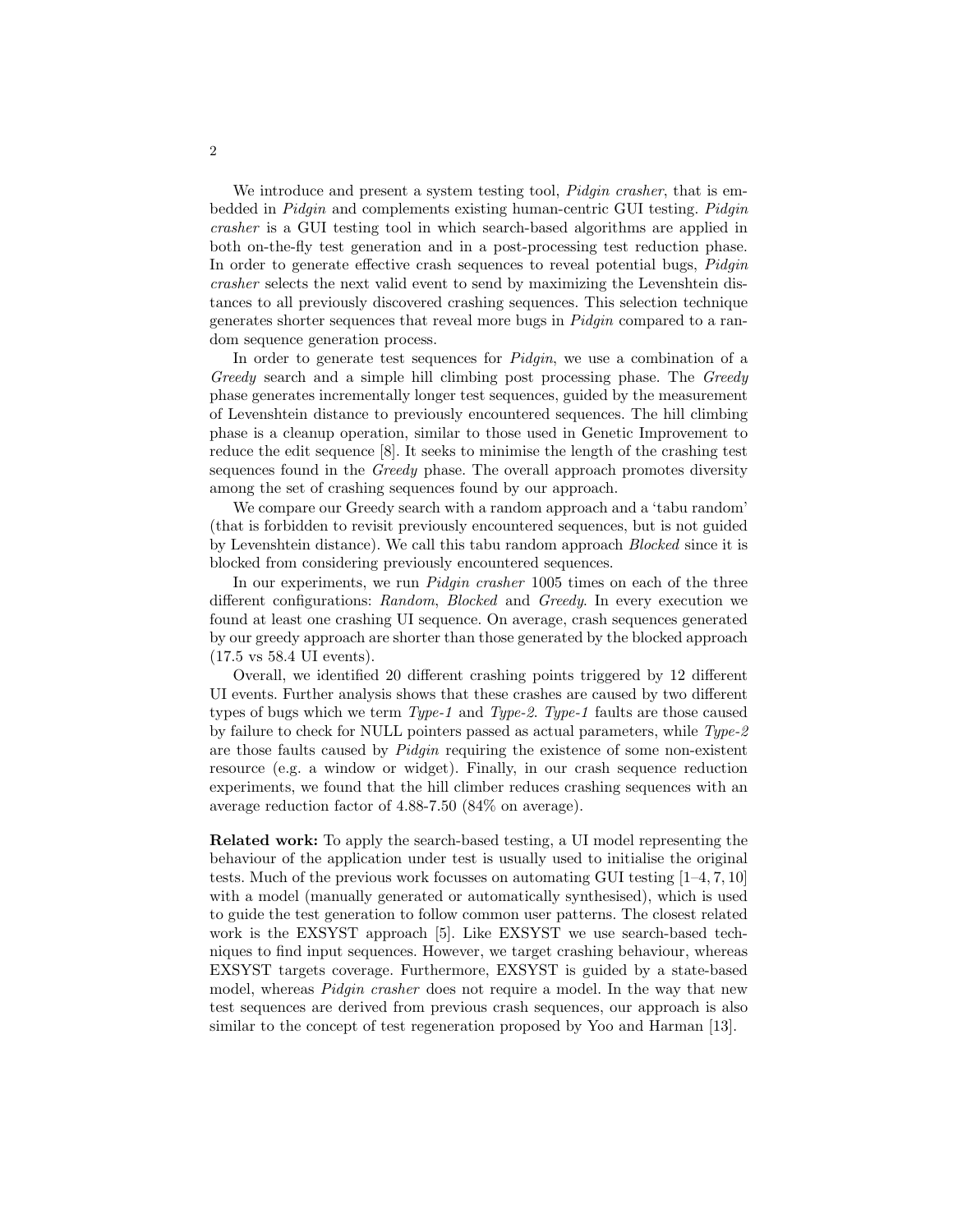# 2 Test Generation, Execution and Reduction

Pidgin crasher simply targets crashing behaviour, so it does not require a test oracle [6]. It is designed as an automatic testing plugin for Pidgin based on GTK+, which is a multi-platform toolkit for creating GUIs used by Pidgin. We are using low-level APIs so that the framework not only works on Pidgin, but can also be easily adapted to other GTK+ based programs.

On-the-fly GUI testing: Pidgin crasher conducts testing of GUI programs at the system level. We implement two different on-the-fly UI sequence generation approaches: Blocked and Greedy search to compare with Random search.

In the *Blocked* approach (Algorithm 1), *Pidgin crasher* repeats a procedure of randomly selecting a GTK+ widget (a UI element such as a menu or button from the GTK+ framework) and sending a random but valid signal<sup>1</sup> to  $Pidgin$ until a crash is observed. The whole process is dynamic, meaning the number of windows varies over time and the window-selecting step adapts to the changing number of windows. In order to avoid previously discovered crashing points, a block list is loaded at the beginning of the random search process. The algorithm records the crashing sequence by writing every emitted signal into a log file.

LoadBlockList();  $victim = SelectTopWindow()$ ; repeat Randomly keep *victim* or execute *victim* =  $\text{SelectTopWindow}()$ ;  $target = SelectWidget(victim)$ ;  $sig = SelectSignal(target)$ ; if not IsBlocked( sig) then WriteCrashSequence $(siq)$ ; SendSignalByName(target, sig, ...); end until a crash ;

### Algorithm 1: Random search with block list

The Greedy search approach, on the other hand, uses the previously generated sequences to guide the selection of new signals. More specifically, suppose we have a set of signals,  $S$ , and a set of crashing sequences previously generated  $\mathcal{P} = \{S_1, ... S_n\}$  and each sequence  $S_i$  is an ordered string of signals  $S_i = s_{i_1} s_{i_2} ...$  $s_{i_j} \in \mathcal{S}$ . When  $S_c = s_1...s_k$  is the current sequence of signals we have sent so far (but for which we have yet to encounter a crash), we select the next signal  $s_{k+1}$ by computing the furthest Levenshtein distance between the current sequence after the signal is appended and all previous sequence in  $P$ . More formally,

$$
\forall_{s_i \in \mathcal{S}} : M(\mathcal{P}, s_1...s_ks_i) \le M(\mathcal{P}, s_1...s_ks_{k+1})
$$

where  $M(\mathcal{P}, S) = \min_{S_i \in \mathcal{P}} \{D(S_i, S)\}\$  and where  $D(x, y)$  is the Levenshtein distance between  $x$  and  $y$ .

 $1$  Events from the X server are turned into GTK-specific signals by GTK.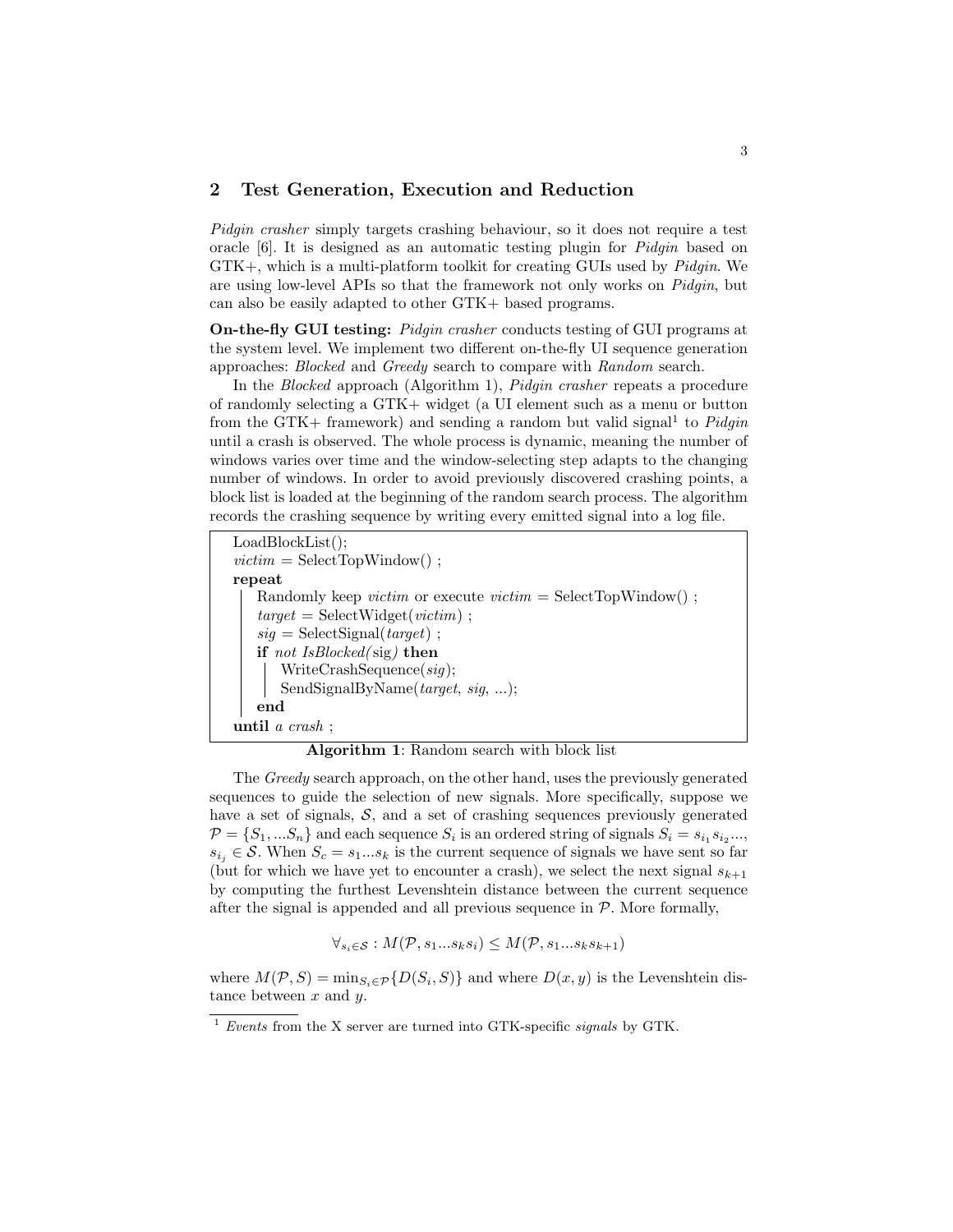#### 3 Experiments and Results

In this paper, we answer the following Research Questions (RQs):

**RQ1** How effectively can *Pidgin crasher* find potential bugs?

**RQ2** What are the coverage of crash points, convergence and redundancy of the sequences found by each of the three versions of Pidgin crasher?

**RQ3** What are the kinds of faults found by *Pidgin crasher*?

We use *Pidgin crasher* to generate crashing sequences in each of its three different modes: Random, Blocked, Greedy search. In the Random mode, the next signal to send is randomly selected from all available signals, while the other two are those approaches described in Section 2.

Pidgin crasher is continuously invoked to produce 201 crashing sequences in each mode. We repeat the procedure 5 times, so Pidgin crasher is run for a total of 3015 (201  $\times$  5  $\times$  3) times. The sequences so-produced are minimised by our Hill Climbing process to remove redundancy. In the experiments, we repetitively send signals to trigger different functionalities via the special API call g signal emit by name(GtkObject \*object, const gchar \*name, ...) to which we pass the selected widget in object, the selected signal in name, and all arguments in the variable argument list are passed NULL. All experiments were run on Ubuntu 13.04 with debug versions of GTK+ 2.24.17 and Glib 2.38.0.

Answer to RQ1: According to the top-right table in Figure 1, the average lengths of the crashing sequences generated by the Random, Blocked and Greedy modes are 14.5, 58.4 and 17.5, respectively. In the same order, the maximum lengths are 131, 673 and 135. All three modes can find the shortest possible sequence with length 1 (Column  $Min$ ). In the last column, it is shown that, on average, Greedy mode spends more time to generate 201 crashing sequences due to the calculations of Levenshtein distance. In summary, Pidgin crasher can effectively crash Pidgin in all three modes.

Answer to RQ2 (Coverage): The bottom table in Figure 1 lists the crashing points found by all runs of Pidgin crasher. Of the 9 columns in this table, columns 6, 7 and 8 report the number of times each crash point is discovered. In the Random approach, 11 out of 20 crashing points are covered, whereas blocked covers 13 and greedy covers 19. So both the Blocked and the Greedy search have a better coverage than the Random approach, while the Greedy search achieves the highest overall coverage, finding all but one of the crashing points found by all approaches.

Answer to RQ2 (Convergence): Figure 1 top-left shows the growth of the number of different crashing points found (average of 5 runs). Even though both Blocked and Greedy search find more crashing points than the Random approach, the *Greedy* search clearly converges more quickly than the *Blocked* approach.

Answer to RQ2 (Redundancy): In order to compare the redundancy of the crashing sequences generated by these approaches, we use the simple Hill Climbing to remove any irrelevant signals from the sequences. The results show that the crashing sequences from Random, Blocked and Greedy search can be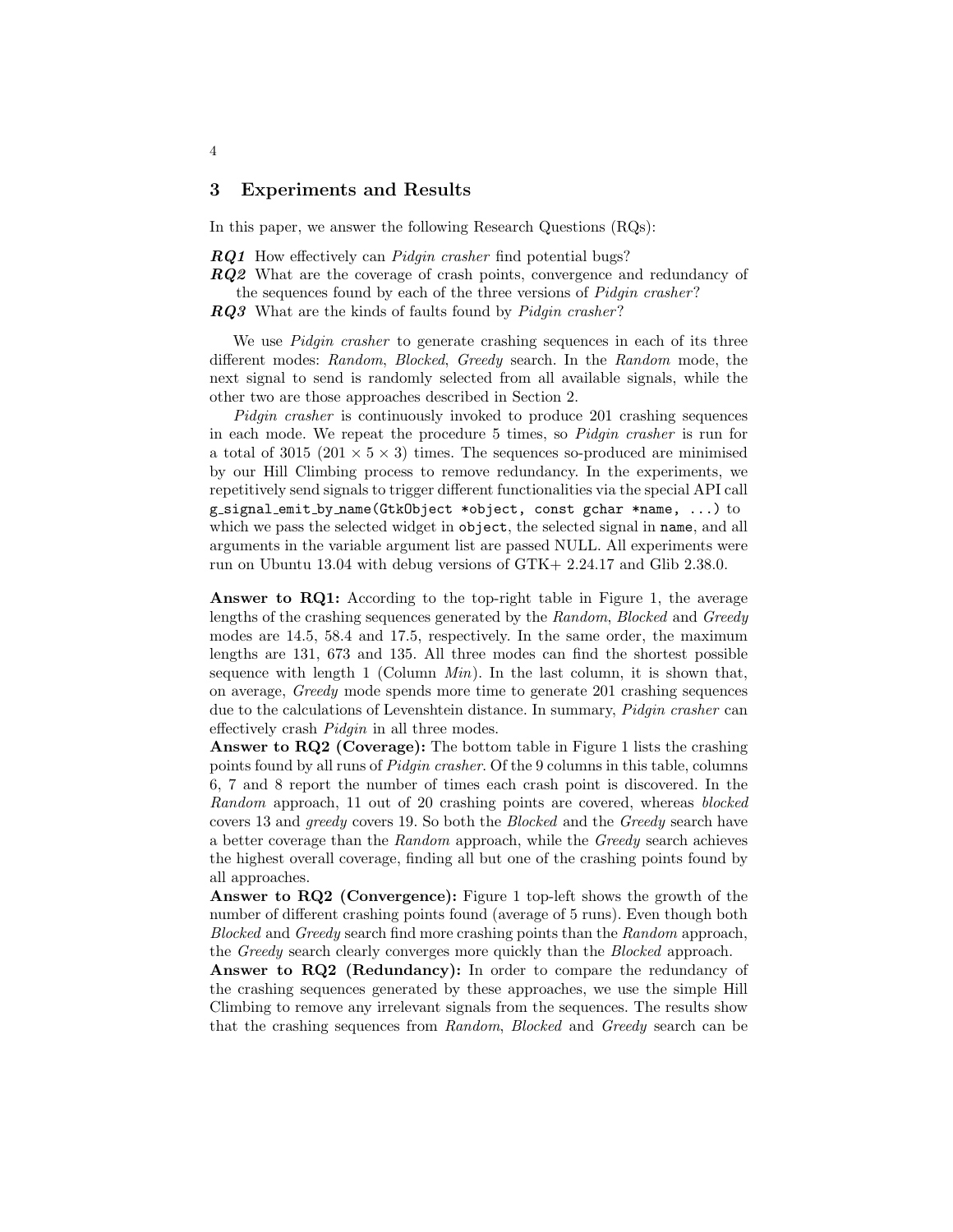

|              | Ava  |                   |      | Min Max Factor Time (Sec.) |
|--------------|------|-------------------|------|----------------------------|
| Random 14.5  |      | $1 \mid 131 \mid$ | 4.88 | 1356                       |
| Blocked 58.4 |      | 1 673             | 7.50 | 2120                       |
| Greedy       | 17.5 | $1 \mid 135 \mid$ | 5.91 | 4650                       |

| <b>Crashed Function</b>                | Widget                  | Signal              | <b>Crash Location</b>        | #Crash   |                |     | Type           |
|----------------------------------------|-------------------------|---------------------|------------------------------|----------|----------------|-----|----------------|
|                                        |                         |                     |                              | Rnd      | <b>BIK</b>     | Grd |                |
| add room to blist cb                   | GtkLabel                | move-cursor         | qtkroomlist.c:250            |          |                | 3   | $\overline{2}$ |
| atk editable insert text               | GtkEntrv                | insert-at-cursor    | atkeditable.c:170            | $\Omega$ | $\overline{2}$ | 13  | 1              |
| gtk label activate link                | GtkLabel                | activate-link       | qtklabel.c:5838              | 45       | 116            | 206 |                |
| gtk menu set child property            | GtkMenu                 | move-scroll         | qtkmenu.c:926                | $\Omega$ |                | 0   | 1              |
| gtk notebook real switch page          | <b>GtkNotebook</b>      | switch-page         | atknotebook.c:6142           | 20       | 39             | 52  | 1              |
| gtk path bar scroll down               | GtkMenu                 | move-scroll         | qtkpathbar.c:803             | $\Omega$ | $\Omega$       |     | 2              |
| gtk path bar scroll down               | <b>GtkButton</b>        | clicked             | qtkpathbar.c:803             | $\Omega$ | $\Omega$       |     | $\overline{2}$ |
| gtk real menu item toggle size request | GtkMenultem             | toggle-size-request | atkmenuitem.c:1452           | 811      | 681            | 435 | 1              |
| gtk tree model get valist              | <b>GtkTreeView</b>      | row-activated       | qtktreemodel.c:1470          | 5        | 12             | 11  | $\overline{2}$ |
| join button cb                         | GtkMenultem             | activate            | atkroomlist.c:265            | $\Omega$ | 0              |     | $\overline{2}$ |
| join button cb                         | <b>GtkButton</b>        | clicked             | atkroomlist.c:265            | $\Omega$ | $\Omega$       |     | $\overline{2}$ |
| location button toggled cb             | GtkToaaleButton toaaled |                     | atkfilechooserdefault.c:4662 | $\Omega$ | $\Omega$       |     |                |
| menu add pounce cb                     | GtkMenultem             | activate            | atkconv.c:1169               | 4        | 14             | 41  | 2              |
| menu add pounce cb                     | GtkMenultem             | activate-item       | gtkconv.c:1169               | 6        | 18             | 51  | $\overline{a}$ |
| menu invite cb                         | GtkMenultem             | activate            | gtkconv.c:1250               | 12       | $\overline{7}$ | 46  | 2              |
| menu invite cb                         | GtkMenultem             | activate-item       | atkconv.c:1250               | 12       | 5              | 49  | 2              |
| purple blist node get type             | <b>GtkTreeView</b>      | row-collapsed       | blist.c                      | $\Omega$ | $\Omega$       |     | 1              |
| purple blist node set bool             | <b>GtkTreeView</b>      | row-collapsed       | blist.c                      | $\Omega$ | 0              | 3   | $\overline{2}$ |
| regenerate options items               | GtkMenultem             | activate-item       | qtkconv.c:3343               | 49       | 52             | 43  | 2              |
| regenerate options items               | GtkMenultem             | activate            | atkconv.c:3343               | 40       | 57             | 46  | $\overline{2}$ |

Fig. 1: Experimental Results – The upper lefthand subfigure shows convergence of the three approaches. The upper righthand figure reports summary statistics for the average, minimum and maximum sequence length and the average execution time produced by each of the three approaches and, in the fourth column, it reports the reduction in sequence length produced by the post-processing hill climb. The lower, larger, table reports the numbers, types and locations of faults found by each approach.

reduced by a factor of 4.88, 7.50 and 5.91 respectively. The Blocked approach generated the longest sequences with the highest redundancy (i.e. the greatest potential for minimisation).

Answer to RQ3: We inspected *Pidgin* to understand the reason for each crash. As a result, we manually categorised all crashing points into two types that reflect two difference classes of reason why Pidgin crashes at these points. These two 'types' of fault are reported in the the last column of the lower (larger) table in Figure 1.

A Type-1 crash happens in the call-back function directly uses a NULLpointer from the passed arguments to access memory without checking to ensure it is non-NULL. Type-2 crashes also happen in call-back functions that makes an invalid assumption about the resources available in the current state. For example, function menu add pounce cb opens a conversation window using a pointer fetched from function  $X$  which may return NULL. As there is no NULL check in the call-back function,  $X$  is assumed to always return a valid pointer, which, however, is violated in some scenarios, where the resource is simply unavailable.